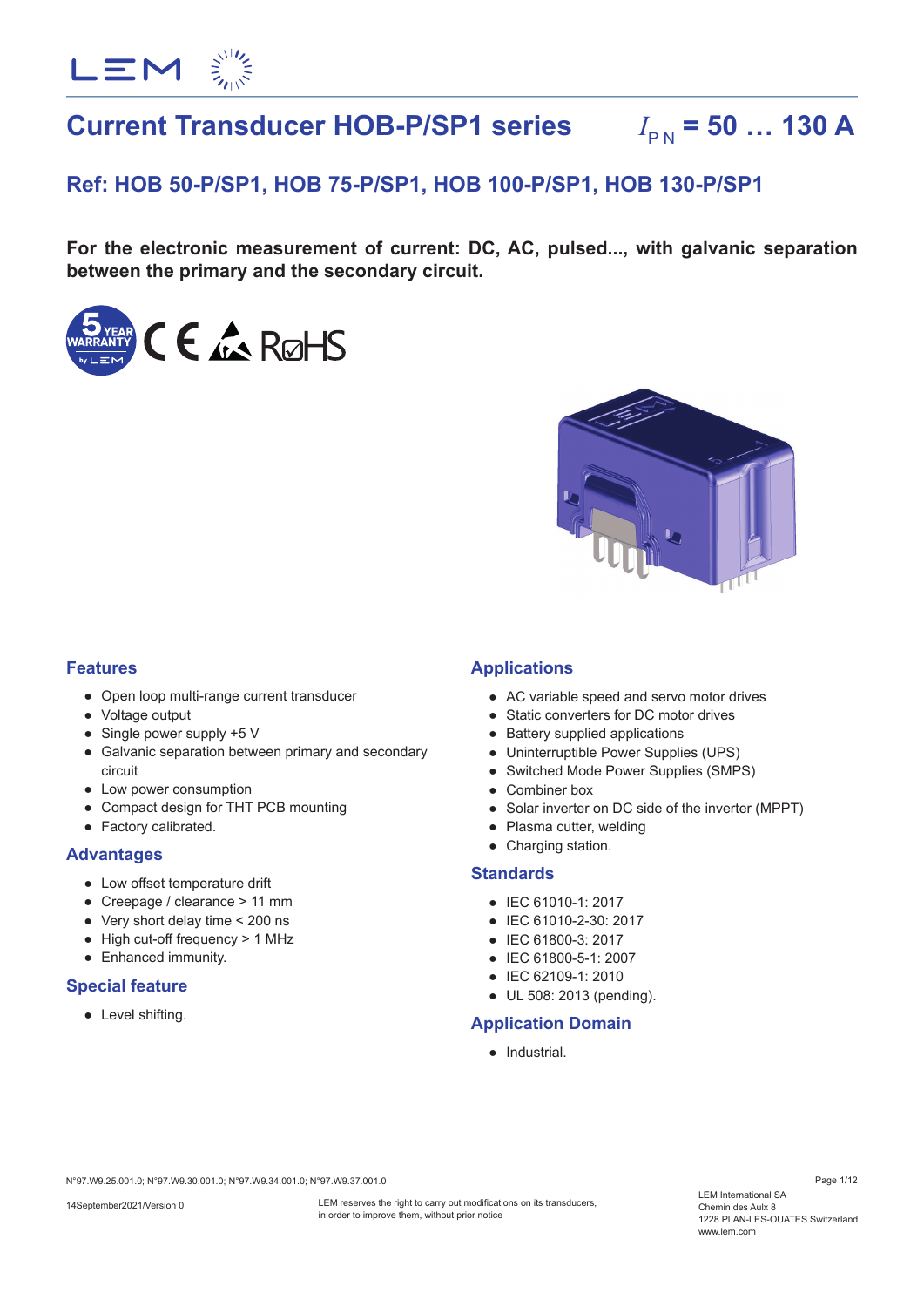

# **Safety**



If the device is used in a way that is not specified by the manufacturer, the protection provided by the device may be compromised. Always inspect the electronics unit and connecting cable before using this product and do not use it if damaged. Mounting assembly shall guarantee the maximum primary conductor temperature, fulfill clearance and creepage distance, minimize electric and magnetic coupling, and unless otherwise specified can be mounted in any orientation. This device is not intended for outdoor use.



Caution, risk of electrical shock

This transducer must be used in limited-energy secondary circuits SELV according to IEC 61010-1, in electric/electronic equipment with respect to applicable standards and safety requirements in accordance with the manufacturer's operating specifications.

Use caution during installation and use of this product; certain parts of the module can carry hazardous voltages and high currents (e.g. power supply, primary conductor).

Ignoring this warning can lead to injury and or/or cause serious damage.

De-energize all circuits and hazardous live parts before installing the product.

All installations, maintenance, servicing operations and use must be carried out by trained and qualified personnel practicing applicable safety precautions.

This transducer is a build-in device, whose hazardous live parts must be inaccessible after installation.

This transducer must be mounted in a suitable end-enclosure.

Besides make sure to have a distance of minimum 30 mm between the primary terminals of the transducer and other neighboring components.

Main supply must be able to be disconnected.

Never connect or disconnect the external power supply while the primary circuit is connected to live parts.

Never connect the output to any equipment with a common mode voltage to earth greater than 30 V.

Always wear protective clothing and gloves if hazardous live parts are present in the installation where the measurement is carried out.

This transducer is a built-in device, not intended to be cleaned with any product. Nevertheless if the user must implement cleaning or washing process, validation of the cleaning program has to be done by himself.

When defining soldering process, please use no cleaning process only.



ESD susceptibility

The product is susceptible to be damaged from an ESD event and the personnel should be grounded when handling it.

Do not dispose of this product as unsorted municipal waste. Contact a qualified recycler for disposal.

Although LEM applies utmost care to facilitate compliance of end products with applicable regulations during LEM product design, use of this part may need additional measures on the application side for compliance with regulations regarding EMC and protection against electric shock. Therefore LEM cannot be held liable for any potential hazards, damages, injuries or loss of life resulting from the use of this product.



Compliance with EU directives.

 $=$ 

Direct current power supply.

LEM reserves the right to carry out modifications on its transducers. in order to improve them, without prior notice

Page 2/12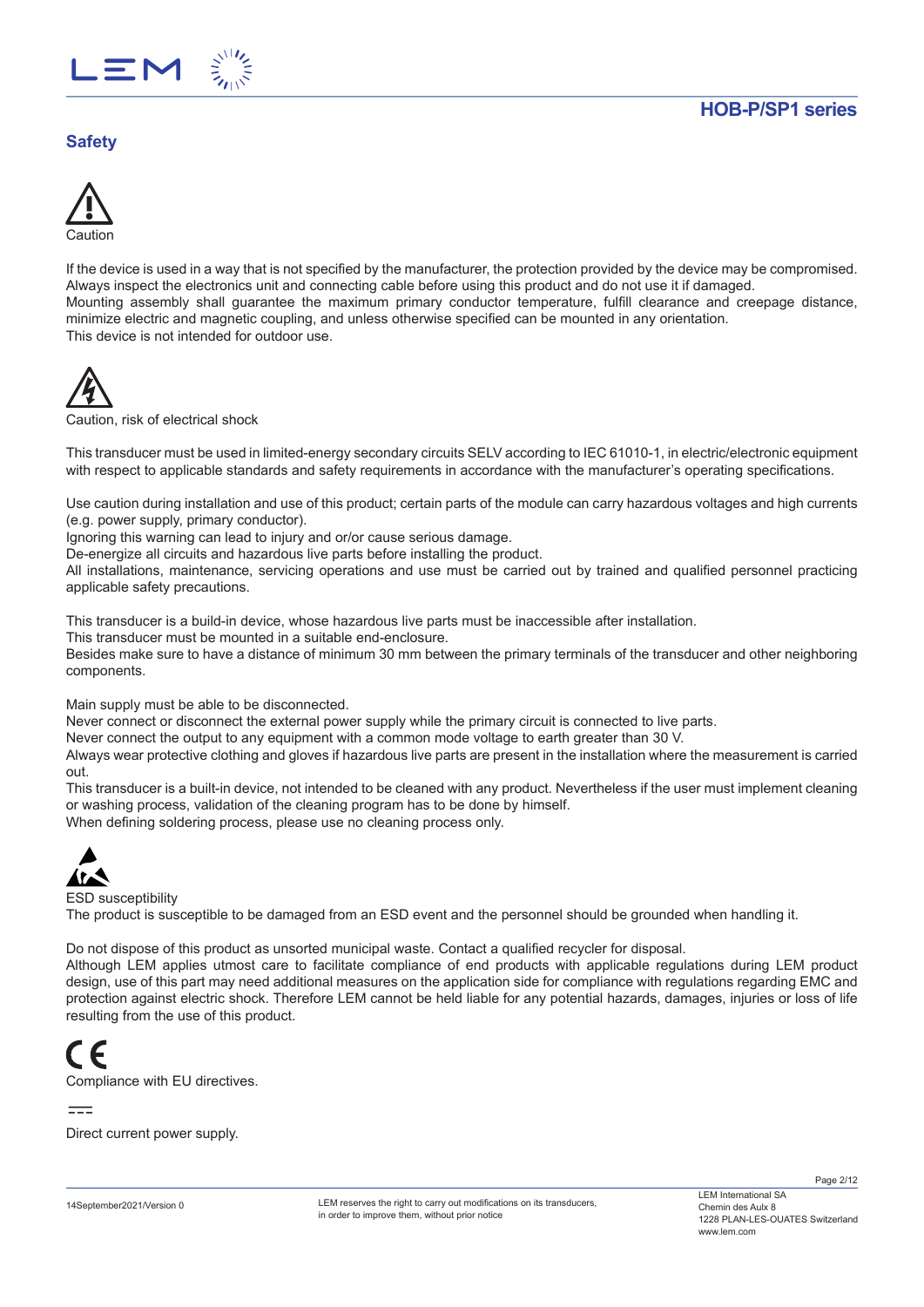

# **Absolute maximum ratings**

| <b>Parameter</b>                                            | <b>Symbol</b>             | <b>Unit</b> | Value |
|-------------------------------------------------------------|---------------------------|-------------|-------|
| Supply voltage (not destructive)                            | $U_{\alpha}$              |             | 5.5   |
| Primary conductor temperature                               |                           | °C          | 120   |
| Electrostatic discharge voltage (HBM - Human Body<br>Model) | $\mathrm{v}_\textrm{ESD}$ | k٧          |       |

Stresses above these ratings may cause permanent damage. Exposure to absolute maximum ratings for extended periods may degrade reliability.

Page 3/12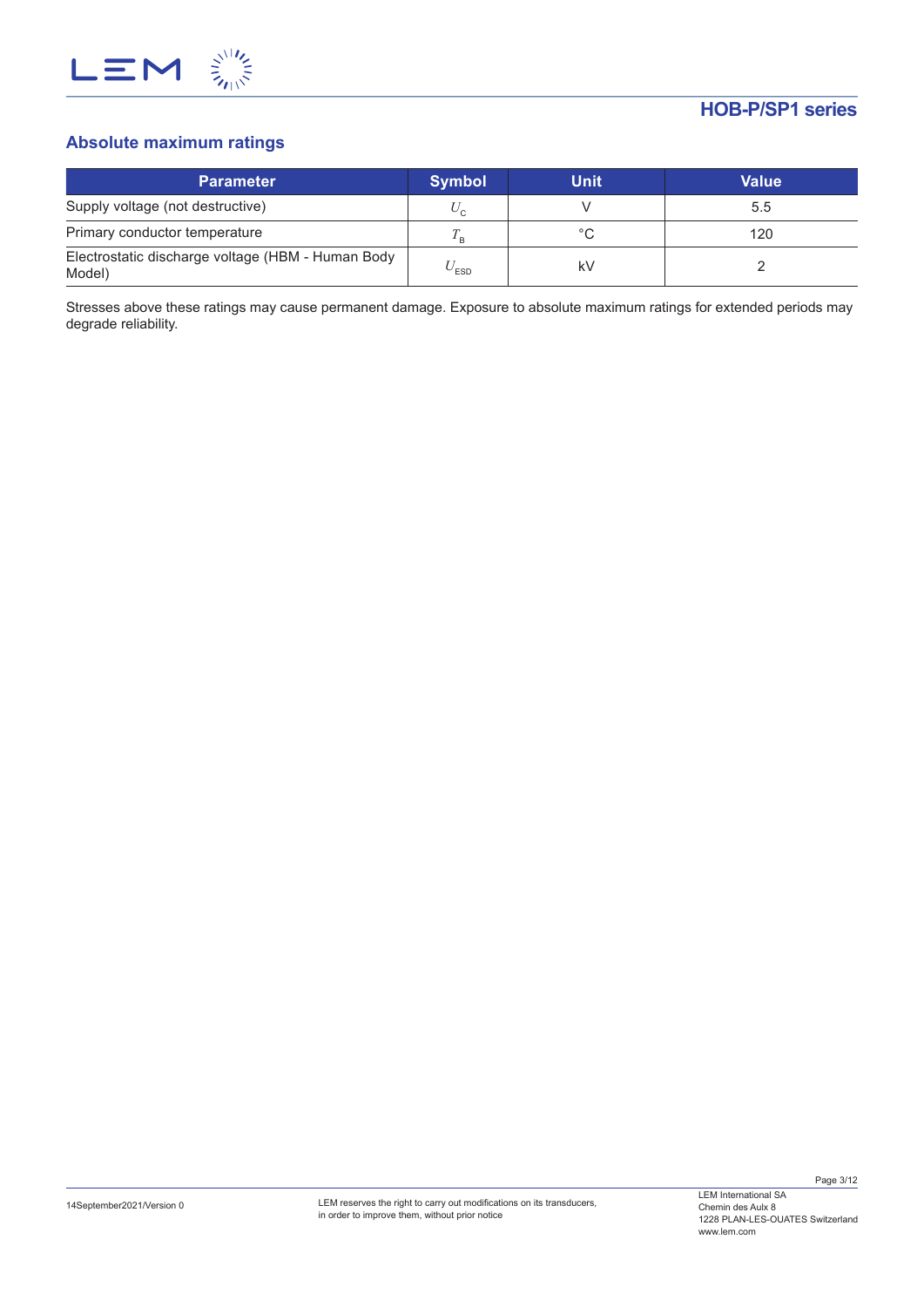

# **Insulation coordination**

| <b>Parameter</b>                                      | <b>Symbol</b> | <b>Unit</b> | <b>Value</b> | <b>Comment</b>                                                                                                    |
|-------------------------------------------------------|---------------|-------------|--------------|-------------------------------------------------------------------------------------------------------------------|
| RMS voltage for AC insulation test 50/60 Hz/1 min     | $U_{\rm d}$   | kV          | 4.4          |                                                                                                                   |
| Impulse withstand voltage 1.2/50 µs                   | $U_{\rm Ni}$  | kV          | 9.6          |                                                                                                                   |
| Partial discharge test voltage ( $q_{\rm m}$ < 10 pC) | $U_{\rm t}$   | $\vee$      | 1500         | Primary / Secondary                                                                                               |
| Clearance (pri. - sec.)                               | $d_{\rm Cl}$  | mm          | > 11         | Shortest distance through<br>air                                                                                  |
| Creepage distance (pri. - sec.)                       | $d_{\rm cp}$  | mm          | > 11         | Shortest path along device<br>body                                                                                |
| Clearance (pri. - sec.)                               |               | mm          | > 11         | When mounted on PCB<br>with recommended layout                                                                    |
| Case material                                         |               |             |              | V0 according to UL 94                                                                                             |
| Comparative tracking index                            | CTI           |             | 600          |                                                                                                                   |
| Application example                                   |               | V           | 600          | Reinforced insulation, non<br>uniform field according to<br>IEC 61800-5-1, CAT III<br>P <sub>D</sub> <sub>2</sub> |
| Application example                                   |               | $\vee$      | 1000         | Basic insulation non<br>uniform field according to<br>IEC 61800-5-1.<br>CAT III PD2                               |
| Application example                                   |               | $\vee$      | 600          | Simple insulation, non<br>uniform field according to<br>UL 508,<br>CAT III PD2                                    |

# **Environmental and mechanical characteristics**

| <b>Parameter</b>              | <b>Symbol</b>    | Unit          | <b>Min</b> | <b>Typ</b> | <b>Max</b>        | <b>Comment</b> |
|-------------------------------|------------------|---------------|------------|------------|-------------------|----------------|
| Ambient operating temperature | $T_{\rm A}$      | $^{\circ}$ C  | $-40$      |            | 105               |                |
| Ambient storage temperature   | $T_{\rm Ast}$    | $^{\circ}$ C  | $-40$      |            | 105               |                |
| Mass                          | $\boldsymbol{m}$ | g             |            | 30         |                   |                |
| <b>Relative Humidity</b>      | RH               | $\frac{0}{0}$ |            |            | 95                |                |
| Altitude                      |                  | m             |            |            | 2000 <sup>1</sup> |                |

Note: 1) Insulation coordination at 2000 m.

Page 4/12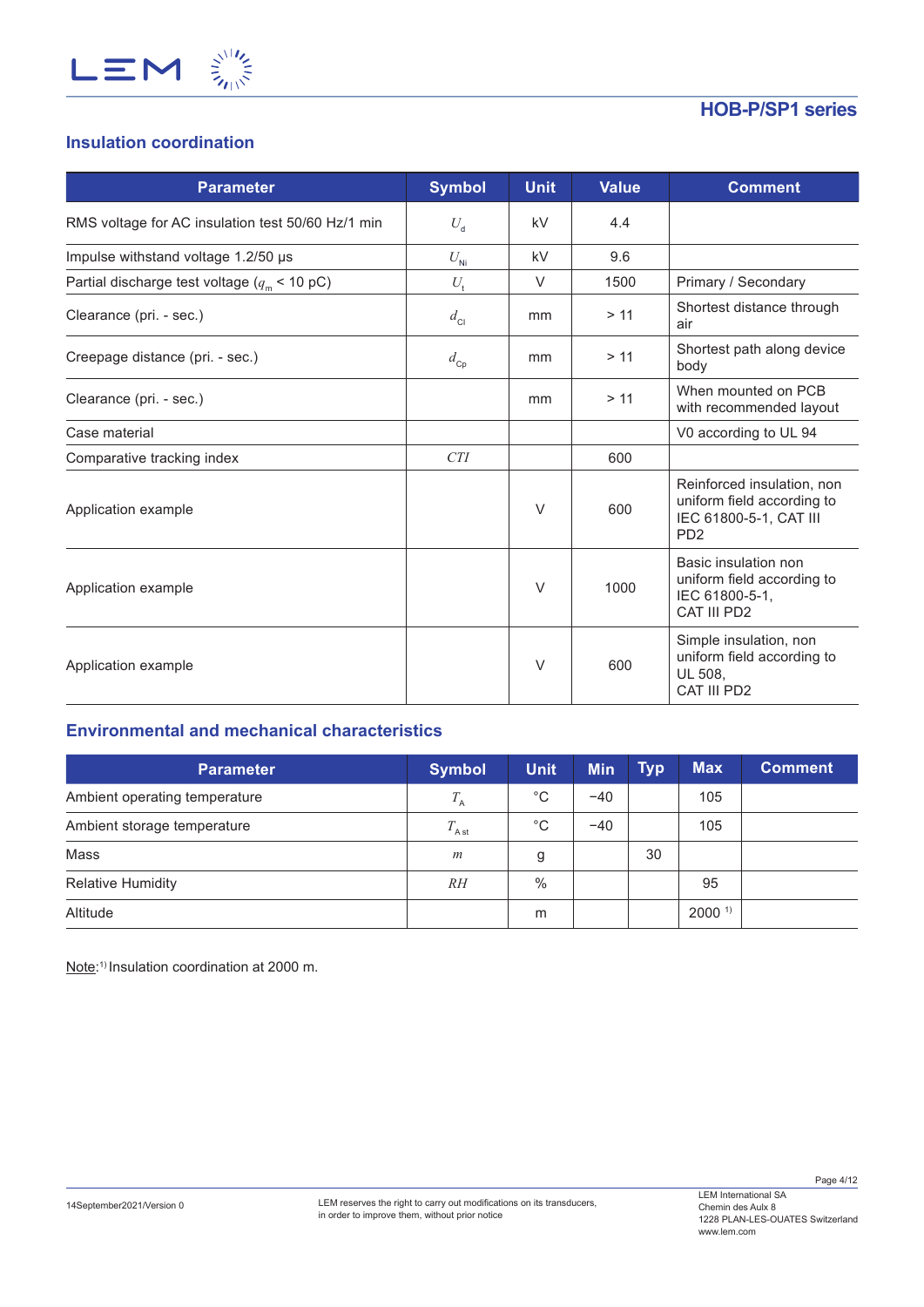

# **Electrical data HOB 50-P/SP1 HOB-P/SP1 series**

At *T*<sub>A</sub> = 25 °C, *U*<sub>C</sub> = +3.3 V, *R*<sub>L</sub> = 10 kΩ unless otherwise noted (see Min, Max, typ. definition paragraph in page 9).

| <b>Parameter</b>                                                                       | <b>Symbol</b>                       | <b>Unit</b>            | <b>Min</b> | <b>Typ</b>        | <b>Max</b>   | <b>Comment</b>                                 |
|----------------------------------------------------------------------------------------|-------------------------------------|------------------------|------------|-------------------|--------------|------------------------------------------------|
| Primary nominal RMS current                                                            | $I_{\rm PN}$                        | Α                      |            | 50                |              |                                                |
| Primary current, measuring range                                                       | $I_{\rm PM}$                        | A                      | $-125$     |                   | 125          | See Level shifting<br>conditions on page 10    |
| Number of primary turns                                                                | $N_{\rm p}$                         |                        |            | 1                 |              |                                                |
| Primary jumper resistance @ +25 °C                                                     | $R_{\rm p}$                         | $m\Omega$              |            | 0.06              |              |                                                |
| Primary jumper resistance @ +120 °C                                                    | $R_{\rm p}$                         | $m\Omega$              |            | 0.076             |              |                                                |
| Supply voltage                                                                         | $U_{\rm{c}}$                        | $\vee$                 | 4.6        | 5                 | 5.5          |                                                |
| Current consumption                                                                    | $I_{\rm c}$                         | mA                     | 18         | 22                | 26           |                                                |
| Reference voltage (output)                                                             | $U_{\rm ref}$                       | $\vee$                 | 2.48       | 2.5               | 2.52         | Internal reference                             |
| Reference voltage (input range)                                                        | $U_{\rm ref}$                       | $\vee$                 | 0.4        |                   | $U_{c}$ -0.4 | External reference $U_{\text{ref}}(\text{IN})$ |
| Output voltage range $@I_{\rho_M}$                                                     | $U_{\text{out}}$ – $U_{\text{ref}}$ | $\vee$                 | $-4$       |                   | 4            | Over operating temperature<br>range            |
| $U_{\text{ref}}$ output resistance                                                     | $R_{\text{ref}}$                    | Ω                      | 130        | 200               | 300          | Series                                         |
| $U_{\text{out}}$ output resistance                                                     | $R_{\text{out}}$                    | Ω                      |            | 30                |              | Series                                         |
| Electrical offset voltage $\textcircled{a}$ $I_{\text{p}}$ = 0 A                       | $U_{\mathsf{o}\mathsf{E}}$          | mV                     | $-10$      |                   | 10           | $U_{\text{out}} - U_{\text{ref}}$              |
| Electrical offset current,<br>referred to primary                                      | $I_{\circ E}$                       | A                      | $-0.313$   |                   | 0.313        |                                                |
| Temperature coefficient of $U_{\text{ref}}$                                            | $TCU_{\rm ref}$                     | ppm/K                  | $-170$     |                   | 170          | $-40 °C$ 105 °C                                |
| Temperature coefficient of $U_{\text{oE}}$                                             | $TCU_{\texttt{OE}}$                 | mV/K                   | $-0.15$    |                   | 0.15         | $-40 °C$ 105 °C                                |
| Offset drift referred to primary $@I_{p} = 0 A$                                        | $TCI_{\texttt{OE}}$                 | mA/K                   | $-4.688$   |                   | 4.688        | $-40 °C$ 105 °C                                |
| Nominal sensitivity                                                                    | $S_{\rm N}$                         | mV/A                   |            | 32                |              | 1600 mV $\bigotimes I_{\text{PN}}$             |
| Sensitivity error $@I_{\rho_N}$                                                        | $\varepsilon_{\rm S}$               | $\%$                   | $-0.75$    |                   | 0.75         | Factory adjustment                             |
| Temperature coefficient of $S$                                                         | <b>TCS</b>                          | ppm/K                  | $-200$     |                   | 200          | $-40 °C$ 105 °C                                |
| Linearity error $0 \ldots I_{PN}$                                                      | $\mathcal{E}_{\mathrm{L}}$          | % of $I_{\texttt{PN}}$ | $-0.70$    |                   | 0.70         |                                                |
| Linearity error $0 \ldots I_{\text{PM}}$                                               | $\varepsilon_{\rm L}$               | % of $I_{P.M.}$        | $-0.55$    |                   | 0.55         |                                                |
| Magnetic offset current (@ 10 $\times$ $I_{\text{PN}}$ )<br>referred to primary        | $I_{\text{OM}}$                     | A                      | $-0.8$     |                   | 0.8          | One turn                                       |
| Delay time to 10 % of the final output<br>value for $I_{\text{PN}}$ step               | $t_{\rm D 10}$                      | ns                     |            |                   | 200          | @ 100 A/µs                                     |
| Delay time to 90 % of the final output<br>value for $I_{\text{PN}}$ step               | $t_{\rm D,90}$                      | ns                     |            |                   | 200          | @ 100 A/µs                                     |
| Frequency bandwidth $(-3 dB)$                                                          | BW                                  | kHz                    |            | 1000              |              |                                                |
| RMS Noise voltage spectral density (Output)<br>(100 Hz  10 kHz)<br>(10 kHz  1 MHz)     | $u_{\rm no}$                        | $\mu V / \sqrt{Hz}$    |            |                   | 20<br>1      |                                                |
| Peak-to-peak noise voltage<br>(DC  10 kHz)<br>(DC  100 kHz)<br>(DC  1 MHz)             | $U_{\sf no\, pp}$                   | mV                     |            | 3.1<br>3.1<br>3.3 |              |                                                |
| Sum of sensitivity and linearity error $@I_{\text{PN}}$                                | $\varepsilon_{\text{S L}}$          | % of $I_{PN}$          | $-1.45$    |                   | 1.45         |                                                |
| Sum of sensitivity and linearity error<br>@ $I_{P N}$ @ $T_A$ = +85 °C                 | $\varepsilon$ <sub>SL85</sub>       | % of $I_{PN}$          | $-3.21$    |                   | 3.21         | See formula note <sup>1)</sup>                 |
| Sum of sensitivity and linearity error<br>@ $I_{\text{PN}}$ @ $T_{\text{A}}$ = +105 °C | $\varepsilon$ <sub>SL 105</sub>     | % of $I_{PN}$          | $-3.80$    |                   | 3.80         | See formula note 1)                            |

Note: 1)

 $S \text{ } L\left(T_{\mathsf{A}}\right) = \varepsilon_{S\text{ }L\text{ }25} + \left(TCS + \frac{TCI_{\mathsf{O}}}{I_{\mathsf{P}}\text{ }N}\right) \times \left|T_{\mathsf{A}} - 25\right|$  (Apply SI units and Quantity Calculus)

14September2021/Version 0

LEM reserves the right to carry out modifications on its transducers, in order to improve them, without prior notice

LEM International SA Chemin des Aulx 8 1228 PLAN-LES-OUATES Switzerland www.lem.com

Page 5/12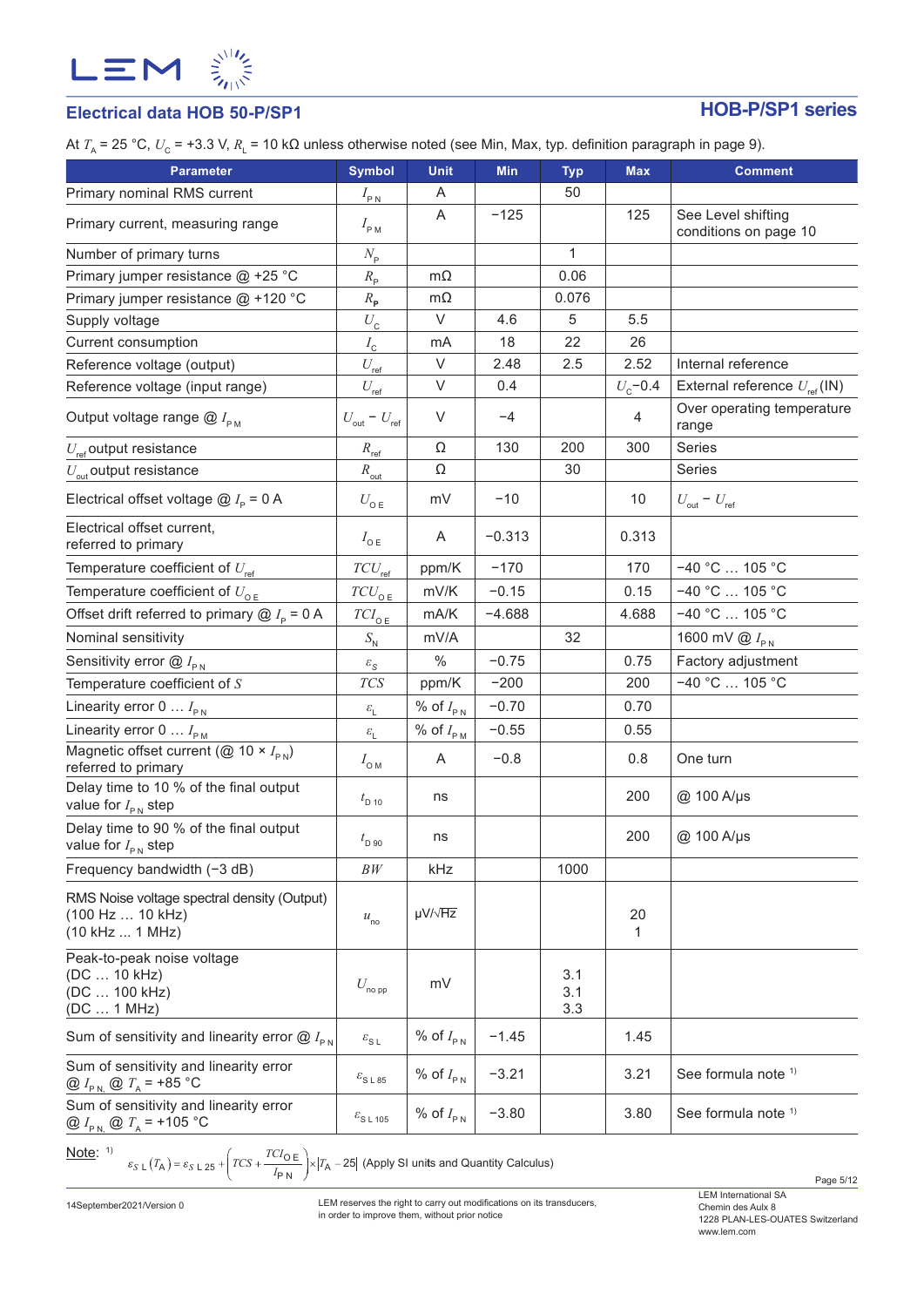

# **Electrical data HOB 75-P/SP1 HOB-P/SP1 series**

At *T*<sub>A</sub> = 25 °C,  $U_{\rm C}$  = +3.3 V,  $R_{\rm L}$  = 10 kΩ unless otherwise noted (see Min, Max, typ. definition paragraph in page 9).

| <b>Parameter</b>                                                                       | <b>Symbol</b>                                   | <b>Unit</b>                         | <b>Min</b> | <b>Typ</b>        | <b>Max</b>       | <b>Comment</b>                                 |
|----------------------------------------------------------------------------------------|-------------------------------------------------|-------------------------------------|------------|-------------------|------------------|------------------------------------------------|
| Primary nominal RMS current                                                            | $I_{\rm PN}$                                    | A                                   |            | 75                |                  |                                                |
| Primary current, measuring range                                                       | $I_{\rm PM}$                                    | A                                   | $-187.5$   |                   | 187.5            | See Level shifting<br>conditions on page 10    |
| Number of primary turns                                                                | $N_{\rm p}$                                     |                                     |            | $\mathbf{1}$      |                  |                                                |
| Primary jumper resistance @ +25 °C                                                     | $R_{\rm p}$                                     | $m\Omega$                           |            | 0.06              |                  |                                                |
| Primary jumper resistance @ +120 °C                                                    | $R_{\rm p}$                                     | $m\Omega$                           |            | 0.076             |                  |                                                |
| Supply voltage                                                                         | $U_{\tt C}$                                     | $\vee$                              | 4.6        | 5                 | 5.5              |                                                |
| Current consumption                                                                    | $I_{\rm c}$                                     | mA                                  | 18         | 22                | 26               |                                                |
| Reference voltage (output)                                                             | $U_{\rm ref}$                                   | $\vee$                              | 2.48       | 2.5               | 2.52             | Internal reference                             |
| Reference voltage (input range)                                                        | $U_{\text{ref}}$                                | $\vee$                              | 0.4        |                   | $U_{\rm c}$ -0.4 | External reference $U_{\text{ref}}(\text{IN})$ |
| Output voltage range $@I_{\rho_M}$                                                     | $U_{\mathrm{out}}$ – $\,U_{\mathrm{ref}}$       | $\vee$                              | $-4$       |                   | 4                | Over operating temperature<br>range            |
| $U_{\text{ref}}$ output resistance                                                     | $R_{\text{ref}}$                                | Ω                                   | 130        | 200               | 300              | Series                                         |
| $U_{\text{out}}$ output resistance                                                     | $R_{\text{out}}$                                | Ω                                   |            | 30                |                  | Series                                         |
| Electrical offset voltage $\omega I_{\rm p}$ = 0 A                                     | $U_{\mathsf{o}\mathsf{E}}$                      | mV                                  | $-10$      |                   | 10               | $U_{\text{out}} - U_{\text{ref}}$              |
| Electrical offset current,<br>referred to primary                                      | $I_{\circ E}$                                   | Α                                   | $-0.469$   |                   | 0.469            |                                                |
| Temperature coefficient of $U_{ref}$                                                   | $TCU_{\rm ref}$                                 | ppm/K                               | $-170$     |                   | 170              | $-40 °C$ 105 °C                                |
| Temperature coefficient of $U_{\text{oE}}$                                             | $TCU_{0E}$                                      | mV/K                                | $-0.15$    |                   | 0.15             | $-40 °C$ 105 °C                                |
| Offset drift referred to primary $@I_{p} = 0 A$                                        | ${\mathit{TCI}}_{{\mathsf{O}} \, {\mathsf{E}}}$ | mA/K                                | $-7.031$   |                   | 7.031            | $-40 °C$ 105 °C                                |
| Nominal sensitivity                                                                    | $S_{N}$                                         | mV/A                                |            | 21.333            |                  | 1600 mV $\bigotimes I_{\rho_N}$                |
| Sensitivity error $@I_{\text{PN}}$                                                     | $\varepsilon_{\rm S}$                           | $\%$                                | $-0.75$    |                   | 0.75             | Factory adjustment                             |
| Temperature coefficient of $S$                                                         | $T\!C\!S$                                       | ppm/K                               | $-200$     |                   | 200              | $-40 °C$ 105 °C                                |
| Linearity error 0 $I_{\text{PN}}$                                                      | $\mathcal{E}_{\rm L}$                           | % of $I_{\scriptscriptstyle\rm PN}$ | $-0.60$    |                   | 0.60             |                                                |
| Linearity error $0 \ldots I_{\text{PM}}$                                               | $\mathcal{E}_{\mathrm{L}}$                      | % of $I_{\text{PM}}$                | $-0.50$    |                   | 0.50             |                                                |
| Magnetic offset current ( $\overline{Q}$ 10 × $I_{\text{pN}}$ )<br>referred to primary | $I_{\text{OM}}$                                 | Α                                   | $-0.8$     |                   | 0.8              | One turn                                       |
| Delay time to 10 % of the final output<br>value for $I_{\text{PN}}$ step               | $t_{\rm D\ 10}$                                 | ns                                  |            |                   | 200              | @ 100 A/µs                                     |
| Delay time to 90 % of the final output<br>value for $I_{\text{PN}}$ step               | $t_{\rm D,90}$                                  | ns                                  |            |                   | 200              | @ 100 A/µs                                     |
| Frequency bandwidth $(-3 dB)$                                                          | BW                                              | kHz                                 |            | 1000              |                  |                                                |
| RMS Noise voltage spectral density (Output)<br>(100 Hz  10 kHz)<br>(10 kHz  1 MHz)     | $u_{\rm no}$                                    | $\mu V / \sqrt{Hz}$                 |            |                   | 20<br>1          |                                                |
| Peak-to-peak noise voltage<br>(DC  10 kHz)<br>(DC  100 kHz)<br>(DC  1 MHz)             | $U_{\sf no\, pp}$                               | mV                                  |            | 2.1<br>2.2<br>2.2 |                  |                                                |
| Sum of sensitivity and linearity error $@I_{\rho_N}$                                   | $\varepsilon_{\rm SL}$                          | % of $I_{PN}$                       | $-1.35$    |                   | 1.35             |                                                |
| Sum of sensitivity and linearity error<br>@ $I_{\text{PN}}$ @ $T_{\text{A}}$ = +85 °C  | $\varepsilon_{\rm S\,L\,85}$                    | % of $I_{PN}$                       | $-3.11$    |                   | 3.11             | See formula note 1)                            |
| Sum of sensitivity and linearity error<br>$Q I_{P N} Q T_A = +105 °C$                  | $\varepsilon$ <sub>SL 105</sub>                 | % of $I_{PN}$                       | $-3.70$    |                   | 3.70             | See formula note 1)                            |
|                                                                                        |                                                 |                                     |            |                   |                  |                                                |

<u>Note</u>: <sup>1)</sup>  $\varepsilon_{S \text{ L}}(T_{\text{A}}) = \varepsilon_{S \text{ L}} 25 + \left( TCS + \frac{TCI_{\text{O E}}}{I_{\text{P N}}}\right) \times |T_{\text{A}} - 25|$  (Apply SI units and Quantity Calculus)

Page 6/12

14September2021/Version 0

LEM reserves the right to carry out modifications on its transducers, in order to improve them, without prior notice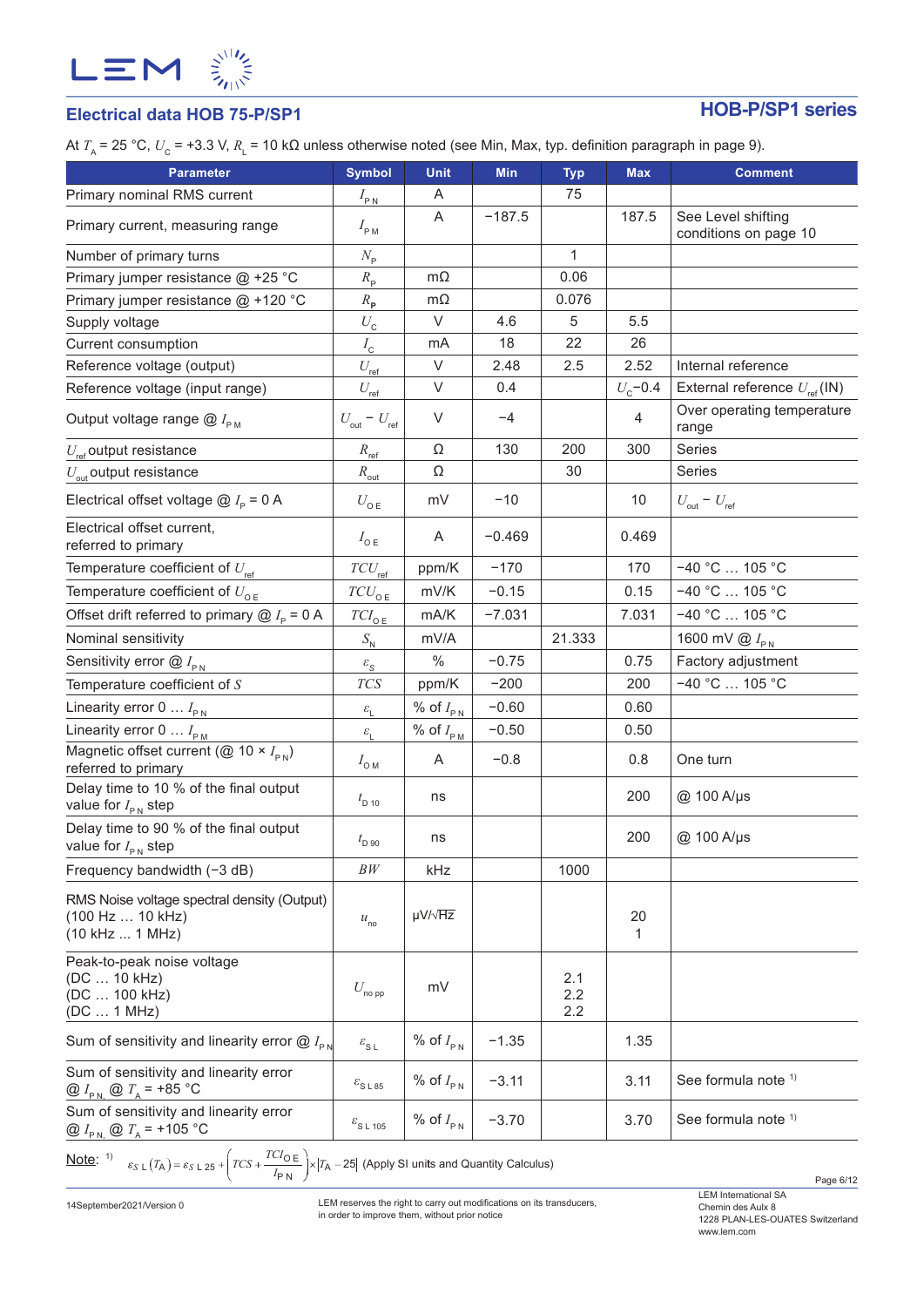

# **Electrical data HOB 100-P/SP1 HOB-P/SP1 series**

At *T*<sub>A</sub> = 25 °C,  $U_{\rm C}$  = +3.3 V,  $R_{\rm L}$  = 10 kΩ unless otherwise noted (see Min, Max, typ. definition paragraph in page 9).

| <b>Parameter</b><br>Primary nominal RMS current                                        | <b>Symbol</b>                     | <b>Unit</b><br>A                     | <b>Min</b> | <b>Typ</b><br>100 | <b>Max</b>       | <b>Comment</b>                                 |
|----------------------------------------------------------------------------------------|-----------------------------------|--------------------------------------|------------|-------------------|------------------|------------------------------------------------|
|                                                                                        | $I_{\rm PN}$                      | A                                    | $-250$     |                   | 250              | See Level shifting                             |
| Primary current, measuring range                                                       | $I_{\rm PM}$                      |                                      |            |                   |                  | conditions on page 10                          |
| Number of primary turns                                                                | $N_{\rm p}$                       |                                      |            | $\mathbf{1}$      |                  |                                                |
| Primary jumper resistance @ +25 °C                                                     | $R_{\rm p}$                       | $m\Omega$                            |            | 0.06              |                  |                                                |
| Primary jumper resistance @ +120 °C                                                    | $R_{\rm p}$                       | $m\Omega$                            |            | 0.076             |                  |                                                |
| Supply voltage                                                                         | $U_{\tt C}$                       | $\vee$                               | 4.6        | 5                 | 5.5              |                                                |
| Current consumption                                                                    | $I_{\rm\scriptscriptstyle C}$     | mA                                   | 18         | 22                | 26               |                                                |
| Reference voltage (output)                                                             | $U_{\rm ref}$                     | $\vee$                               | 2.48       | 2.5               | 2.52             | Internal reference                             |
| Reference voltage (input range)                                                        | $U_{\text{ref}}$                  | V                                    | 0.4        |                   | $U_{\rm c}$ -0.4 | External reference $U_{\text{ref}}(\text{In})$ |
| Output voltage range $@I_{\rho_M}$                                                     | $U_{\text{out}} - U_{\text{ref}}$ | $\vee$                               | $-4$       |                   | 4                | Over operating<br>temperature range            |
| $U_{\text{ref}}$ output resistance                                                     | $R_{\text{ref}}$                  | Ω                                    | 130        | 200               | 300              | Series                                         |
| $U_{\text{out}}$ output resistance                                                     | $R_{\text{out}}$                  | Ω                                    |            | 30                |                  | Series                                         |
| Electrical offset voltage $\omega I_{\rm p}$ = 0 A                                     | $U_{\text{o E}}$                  | mV                                   | $-10$      |                   | 10               | $U_{\text{out}} - U_{\text{ref}}$              |
| Electrical offset current,<br>referred to primary                                      | $I_{\circ E}$                     | A                                    | $-0.625$   |                   | 0.625            |                                                |
| Temperature coefficient of $U_{\text{ref}}$                                            | $TCU_{\text{ref}}$                | ppm/K                                | $-170$     |                   | 170              | $-40 °C$ 105 °C                                |
| Temperature coefficient of $U_{\text{OE}}$                                             | $TCU_{\text{o E}}$                | mV/K                                 | $-0.15$    |                   | 0.15             | $-40 °C$ 105 °C                                |
| Offset drift referred to primary $@I_{p} = 0 A$                                        | ${\cal T}Cl_{\rm O\,E}$           | mA/K                                 | $-9.375$   |                   | 9.375            | $-40 °C$ 105 °C                                |
| Nominal sensitivity                                                                    | $S_{\rm N}$                       | mV/A                                 |            | 16                |                  | 1600 mV $\bigotimes I_{\text{PN}}$             |
| Sensitivity error $@I_{\rho_N}$                                                        | $\varepsilon_{\rm S}$             | $\%$                                 | $-0.75$    |                   | 0.75             | Factory adjustment                             |
| Temperature coefficient of $S$                                                         | TCS                               | ppm/K                                | $-200$     |                   | 200              | $-40 °C$ 105 °C                                |
| Linearity error 0 $I_{\text{PN}}$                                                      | $\mathcal{E}_{\mathsf{L}}$        | % of $I_{PN}$                        | $-0.50$    |                   | 0.50             |                                                |
| Linearity error $0 \ldots I_{\text{PM}}$                                               | $\varepsilon_{\rm L}$             | % of $I_{\scriptscriptstyle \sf PM}$ | $-0.40$    |                   | 0.40             |                                                |
| Magnetic offset current ( $\overline{Q}$ 10 × $I_{\text{PN}}$ )<br>referred to primary | $I_{\text{OM}}$                   | A                                    | $-0.8$     |                   | 0.8              | One turn                                       |
| Delay time to 10 % of the final output<br>value for $I_{\text{PN}}$ step               | $t_{\rm D 10}$                    | ns                                   |            |                   | 200              | @ 100 A/µs                                     |
| Delay time to 90 % of the final output<br>value for $I_{PN}$ step                      | $t_{\text{D 90}}$                 | ns                                   |            |                   | 200              | @ 100 A/µs                                     |
| Frequency bandwidth $(-3 dB)$                                                          | BW                                | kHz                                  |            | 1000              |                  |                                                |
| RMS Noise voltage spectral density (Output)<br>(100 Hz  10 kHz)<br>(10 kHz  1 MHz)     | $u_{\rm no}$                      | $\mu V / \sqrt{Hz}$                  |            |                   | 20<br>1          |                                                |
| Peak-to-peak noise voltage<br>(DC  10 kHz)<br>(DC  100 kHz)<br>(DC  1 MHz)             | $U_{\text{no pp}}$                | mV                                   |            | 1.6<br>1.6<br>1.7 |                  |                                                |
| Sum of sensitivity and linearity error $@I_{\text{PN}}$                                | $\varepsilon_{\text{S L}}$        | % of $I_{PN}$                        | $-1.25$    |                   | 1.25             |                                                |
| Sum of sensitivity and linearity error<br>@ $I_{\text{PN}}$ @ $T_{\text{A}}$ = +85 °C  | $\varepsilon_{\text{S L 85}}$     | % of $I_{PN}$                        | $-3.01$    |                   | 3.01             | See formula note 1)                            |
| Sum of sensitivity and linearity error<br>@ $I_{\text{PN}}$ @ $T_{\text{A}}$ = +105 °C | $\varepsilon_{\text{S L 105}}$    | % of $I_{PN}$                        | $-3.60$    |                   | 3.60             | See formula note 1)                            |
| $TCI_{\Omega}$ = $\setminus$                                                           |                                   |                                      |            |                   |                  |                                                |

<u>Note</u>: 1)  $\varepsilon_{S \text{ L}}(T_A) = \varepsilon_{S \text{ L}} 25 + \left( TCS + \frac{TCI_{\text{O E}}}{I_{\text{P N}}}\right) \times |T_A - 25|$  (Apply SI units and Quantity Calculus)

14September2021/Version 0

LEM reserves the right to carry out modifications on its transducers, in order to improve them, without prior notice

Page 7/12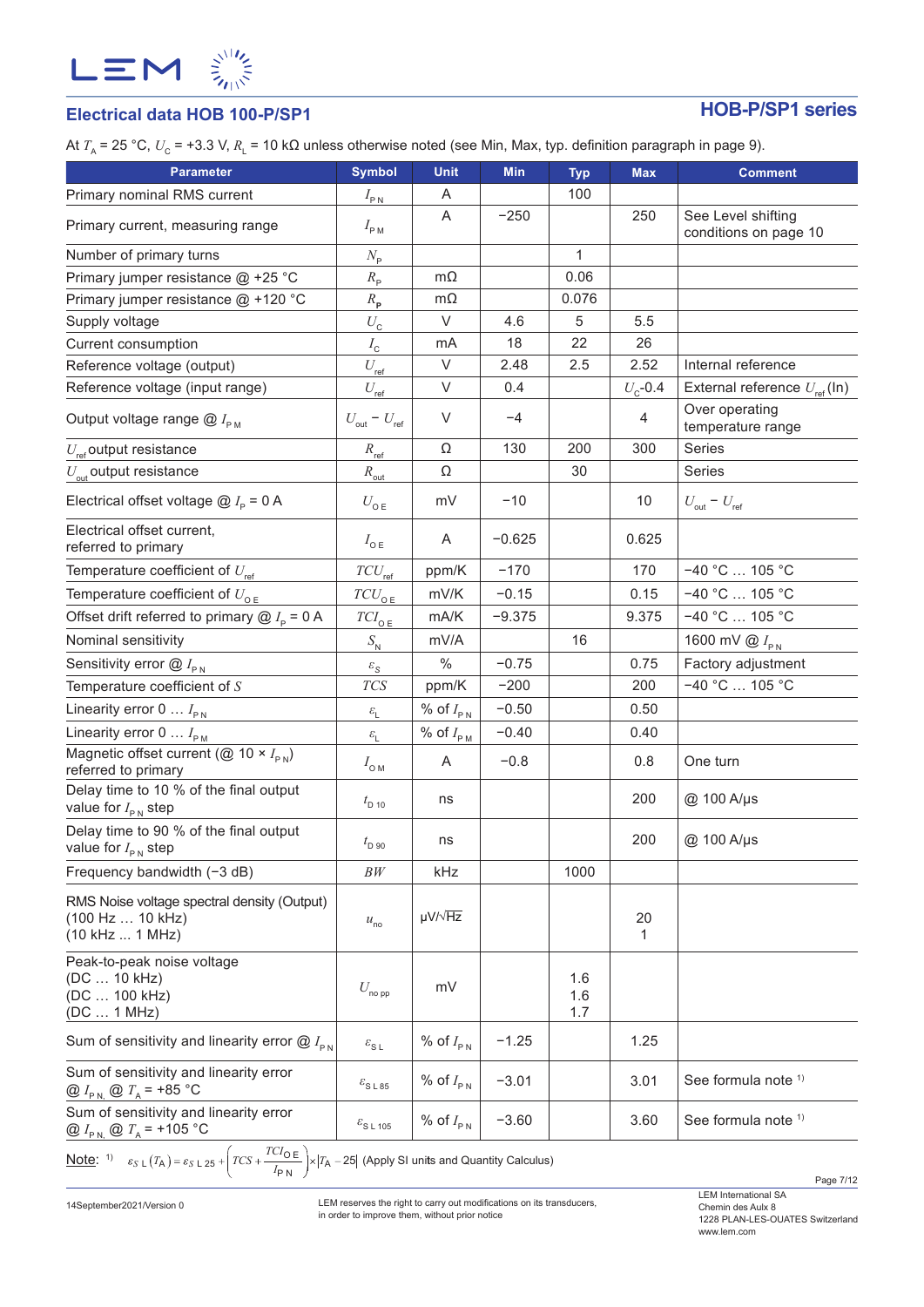

# **Electrical data HOB 130-P/SP34 HOB-P/SP1 series**

At *T*<sub>A</sub> = 25 °C,  $U_c$  = +3.3 V,  $R_1$  = 10 kΩ unless otherwise noted (see Min, Max, typ. definition paragraph in page 9).

| <b>Parameter</b>                                                                       | <b>Symbol</b>                     | <b>Unit</b>                           | <b>Min</b> | <b>Typ</b>        | <b>Max</b>       | <b>Comment</b>                                 |
|----------------------------------------------------------------------------------------|-----------------------------------|---------------------------------------|------------|-------------------|------------------|------------------------------------------------|
| Primary nominal RMS current                                                            | $I_{\rm PN}$                      | A                                     |            | 130               |                  |                                                |
| Primary current, measuring range                                                       | $I_{\rm PM}$                      | A                                     | $-250$     |                   | 250              | See Level shifting<br>conditions on page 10    |
| Number of primary turns                                                                | $N_{\rm p}$                       |                                       |            | $\mathbf{1}$      |                  |                                                |
| Primary jumper resistance @ +25 °C                                                     | $R_{\rm p}$                       | $m\Omega$                             |            | 0.06              |                  |                                                |
| Primary jumper resistance @ +120 °C                                                    | $R_{\rm p}$                       | $m\Omega$                             |            | 0.076             |                  |                                                |
| Supply voltage                                                                         | $U_{\rm C}$                       | V                                     | 4.6        | 5                 | 5.5              |                                                |
| Current consumption                                                                    | $I_{\rm c}$                       | mA                                    | 18         | 22                | 26               |                                                |
| Reference voltage (output)                                                             | $U_{\rm ref}$                     | $\vee$                                | 2.48       | 2.5               | 2.52             | Internal reference                             |
| Reference voltage (input range)                                                        | $U_{\text{ref}}$                  | $\vee$                                | 0.4        |                   | $U_{\rm c}$ -0.4 | External reference $U_{\text{ref}}(\text{IN})$ |
| Output voltage range $@I_{\rho_M}$                                                     | $U_{\text{out}} = U_{\text{ref}}$ | V                                     | $-4$       |                   | 4                | Over operating<br>temperature range            |
| $U_{\text{ref}}$ output resistance                                                     | $R_{\rm ref.}$                    | Ω                                     | 130        | 200               | 300              | Series                                         |
| $U_{\text{out}}$ output resistance                                                     | $R_{\rm out}$                     | Ω                                     |            | 30                |                  | Series                                         |
| Electrical offset voltage $@I_{\circ} = 0 A$                                           | $U_{\mathsf{o}\,\mathsf{E}}$      | mV                                    | $-10$      |                   | 10               | $U_{\text{out}} - U_{\text{ref}}$              |
| Electrical offset current,<br>referred to primary                                      | $I_{\circ E}$                     | A                                     | $-0.625$   |                   | 0.625            |                                                |
| Temperature coefficient of $U_{\text{ref}}$                                            | $TCU_{\text{ref}}$                | ppm/K                                 | $-170$     |                   | 170              | $-40 °C$ 105 °C                                |
| Temperature coefficient of $U_{\text{o}_E}$                                            | $TCU_{\texttt{OE}}$               | mV/K                                  | $-0.15$    |                   | 0.15             | $-40 °C$ 105 °C                                |
| Offset drift referred to primary $@I_{p} = 0 A$                                        | $TCI_{0E}$                        | mA/K                                  | $-9.375$   |                   | 9.375            | $-40 °C$ 105 °C                                |
| Nominal sensitivity                                                                    | $S_{\rm N}$                       | mV/A                                  |            | 16                |                  | 2080 mV $\bigotimes I_{\text{PN}}$             |
| Sensitivity error $@I_{\rho_N}$                                                        | $\varepsilon_{\rm S}$             | $\%$                                  | $-0.75$    |                   | 0.75             | Factory adjustment                             |
| Temperature coefficient of $S$                                                         | $TCS$                             | ppm/K                                 | $-200$     |                   | 200              | $-40 °C$ 105 °C                                |
| Linearity error $0 \ldots I_{\text{PN}}$                                               | $\mathcal{E}_{\mathrm{L}}$        | % of $I_{PN}$                         | $-0.45$    |                   | 0.45             |                                                |
| Linearity error $0 \ldots I_{\text{PM}}$                                               | $\mathcal{E}_{\rm L}$             | % of $I_{\scriptscriptstyle{\sf PM}}$ | $-0.35$    |                   | 0.35             |                                                |
| Magnetic offset current ( $\overline{Q}$ 10 × $I_{\text{pN}}$ )<br>referred to primary | $I_{\text{OM}}$                   | A                                     | $-0.8$     |                   | 0.8              | One turn                                       |
| Delay time to 10 % of the final output<br>value for $I_{\text{PN}}$ step               | $t_{\rm D\ 10}$                   | ns                                    |            |                   | 200              | @ 100 A/µs                                     |
| Delay time to 90 % of the final output<br>value for $I_{\text{PN}}$ step               | $t_{\rm D,90}$                    | ns                                    |            |                   | 200              | @ 100 A/µs                                     |
| Frequency bandwidth (-3 dB)                                                            | BW                                | kHz                                   |            | 1000              |                  |                                                |
| RMS Noise voltage spectral density (Output)<br>(100 Hz  10 kHz)<br>(10 kHz  1 MHz)     | $u_{\rm no}$                      | $\mu V / \sqrt{Hz}$                   |            |                   | 20<br>1          |                                                |
| Peak-to-peak noise voltage<br>(DC  10 kHz)<br>(DC  100 kHz)<br>(DC  1 MHz)             | $U_{\sf no\, pp}$                 | mV                                    |            | 1.6<br>1.6<br>1.7 |                  |                                                |
| Sum of sensitivity and linearity error $@I_{\text{PN}}$                                | $\varepsilon_{\text{S L}}$        | % of $I_{PN}$                         | $-1.20$    |                   | 1.20             |                                                |
| Sum of sensitivity and linearity error<br>@ $I_{P N}$ @ $T_A$ = +85 °C                 | $\varepsilon_{\text{S L 85}}$     | % of $I_{PN}$                         | $-2.83$    |                   | 2.83             | See formula note 1)                            |
| Sum of sensitivity and linearity error<br>@ $I_{P N}$ @ $T_A$ = +105 °C                | $\varepsilon$ <sub>SL 105</sub>   | % of $I_{PN}$                         | $-3.38$    |                   | 3.38             | See formula note 1)                            |
|                                                                                        |                                   |                                       |            |                   |                  |                                                |

<u>Note</u>: <sup>1)</sup>  $\varepsilon_{S \text{ L}}(T_A) = \varepsilon_{S \text{ L}} 25 + \left( TCS + \frac{TCI_{\text{O}} E}{I_{\text{P}} N} \right) \times |T_A - 25|$  (Apply SI units and Quantity Calculus)

14September2021/Version 0

LEM reserves the right to carry out modifications on its transducers, in order to improve them, without prior notice

Page 8/12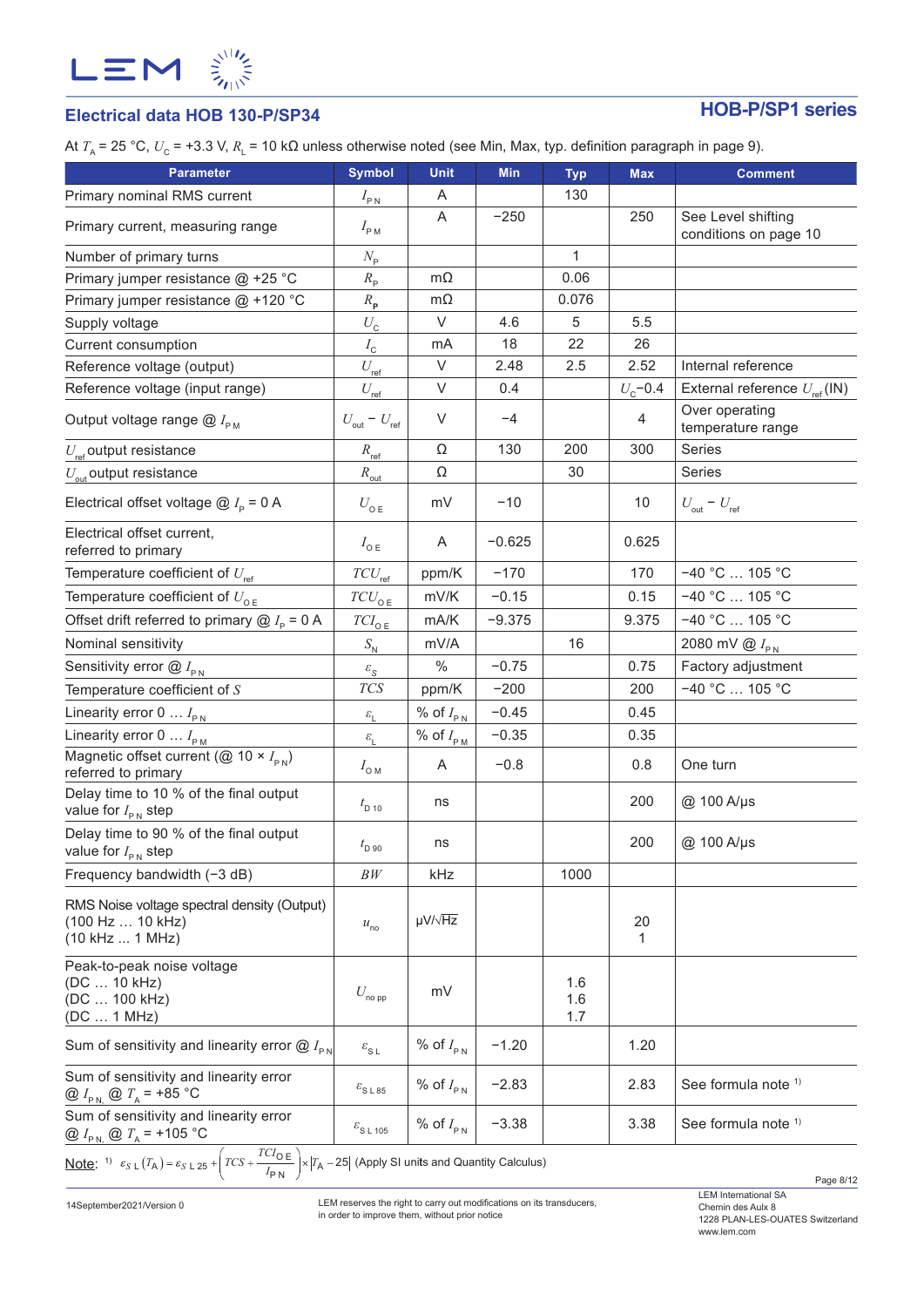

Minimum and maximum values for specified limiting and safety conditions have to be understood as such as well as values shown in "typical" graphs.

On the other hand, measured values are part of a statistical distribution that can be specified by an interval with upper and lower limits and a probability for measured values to lie within this interval.

Unless otherwise stated (e.g. "100 % tested"), the LEM definition for such intervals designated with "min" and "max" is that the probability for values of samples to lie in this interval is 99.73 %.

For a normal (Gaussian) distribution, this corresponds to an interval between −3 sigma and +3 sigma. If "typical" values are not obviously mean or average values, those values are defined to delimit intervals with a probability of 68.27 %, corresponding to an interval between −sigma and +sigma for a normal distribution.

Typical, maximal and minimal values are determined during the initial characterization of the product.

## **Maximum continuous DC current**

For all ranges

 $\mathbf{m}$ 



Important notice: whatever the usage and/or application, the transducer jumper temperature shall not go above the maximum rating of 120 °C as stated in page 3 of this datasheet.

Page 9/12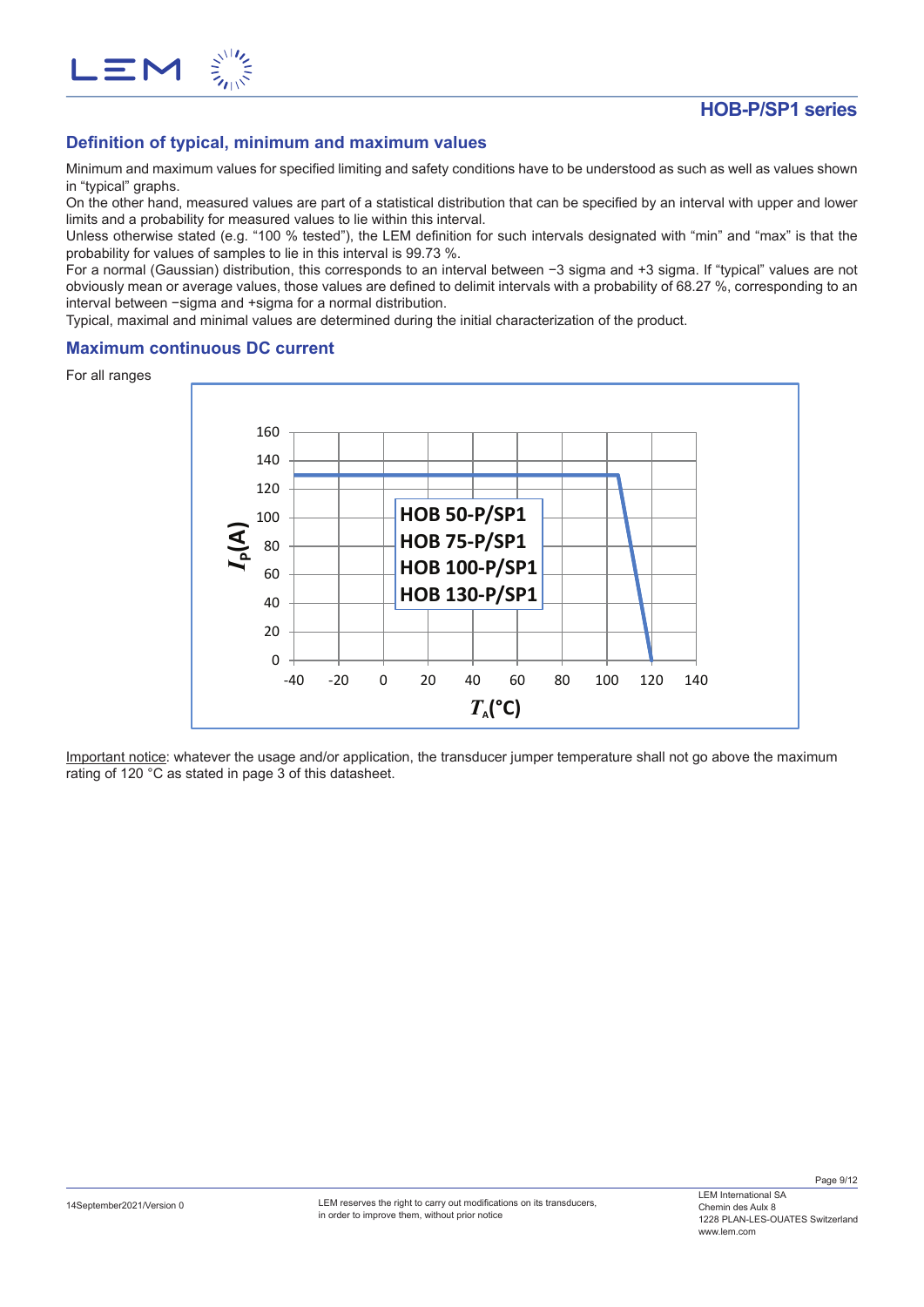

# Level shifting: measuring range versus external reference voltage  $U_{\text{ref}}$  (IN)  $\blacksquare$  HOB-P/SP1 series

### **HOB 50-P/SP1**



### **HOB 75-P/SP1**



## **HOB 100-P/SP1**



## **HOB 130-P/SP1**



 $U_{\text{ref}}$  (IN) Min-Max defines the recommended interval in order to reach the  $I_{\text{p}}$  <sub>max</sub> range (asymetrical and positive value only).

LEM reserves the right to carry out modifications on its transducers, in order to improve them, without prior notice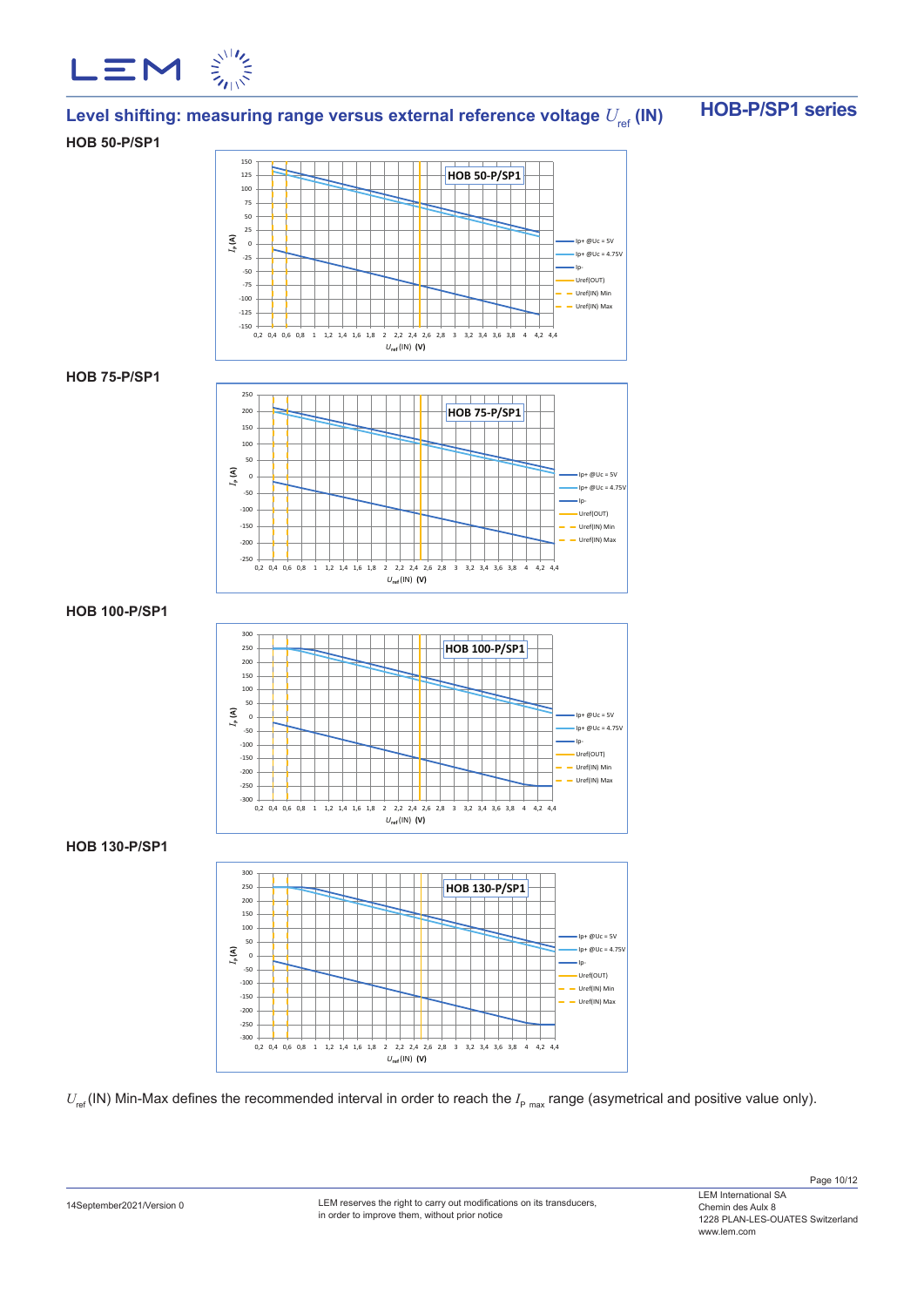

**PCB Footprint** (in mm, general tolerance  $\pm 0.3$  mm)



Pad design according to IPC2222, IPC2221

# **Assembly on PCB**

- Recommended PCB hole diameter 2.15 mm for primary pin
	- 0.9 mm for secondary pin
- Maximum PCB thickness 2.4 mm
- Wave soldering profile maximum 260 °C, 10 s No clean process only

## **Insulation distance (nominal values):**

|                                    |            | $^u$ Cl  |
|------------------------------------|------------|----------|
| On PCB: A - B                      | $11.65$ mm | -        |
| Between jumper and secondary block | 13.75 mm   | 11.49 mm |

## **Remark**

Installation of the transducer must be done unless otherwise specified on the datasheet, according to LEM Transducer Generic Mounting Rules. Please refer to LEM document N°ANE120504 available on our Web site: **Products/Product Documentation.**